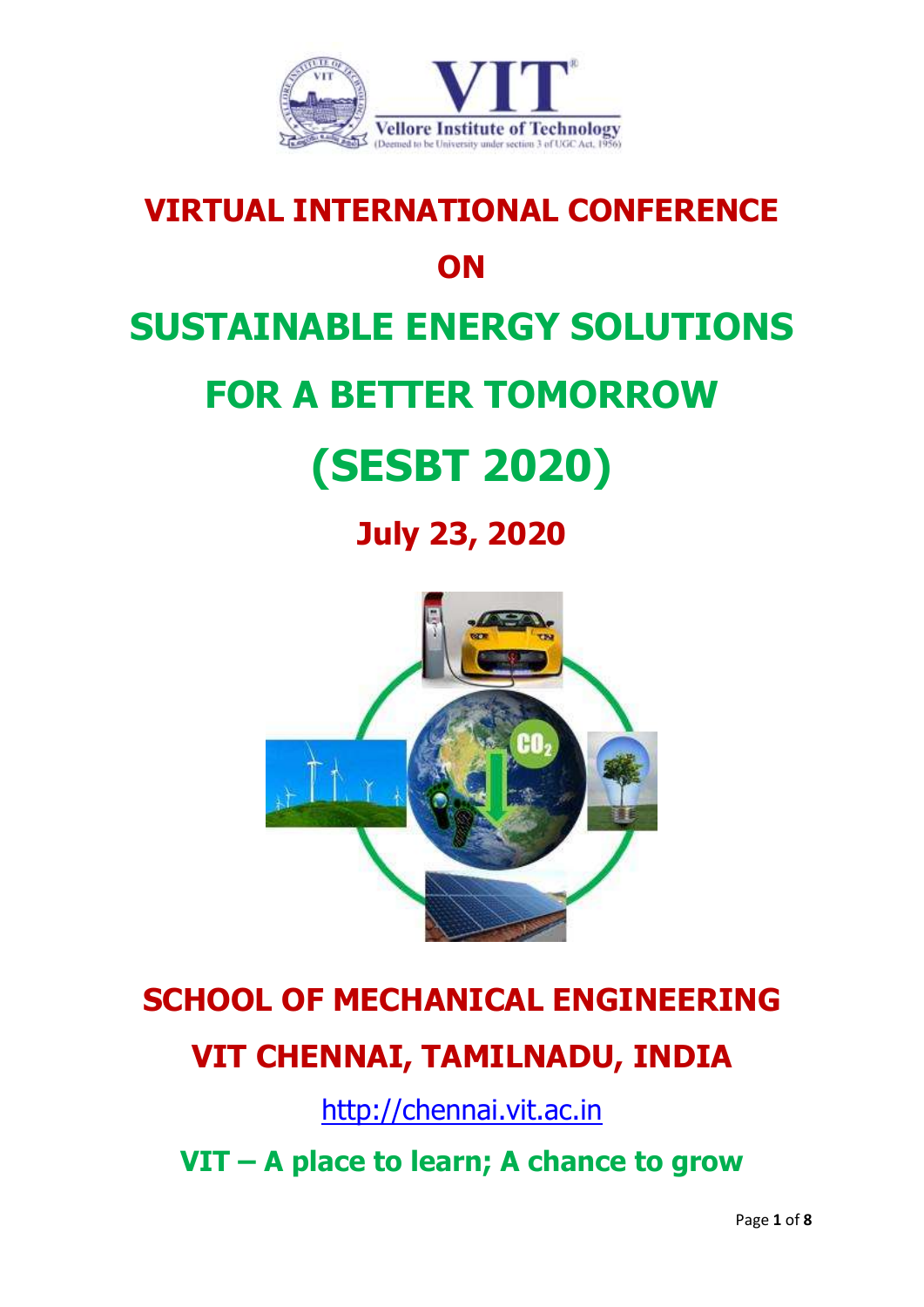### **ABOUT VIT**



Founded in 1984, VIT has made a mark in the field of higher education in India imparting quality education in a multi-cultural ambience, intertwined with extensive application-oriented research. VIT was established with the aim to provide quality higher education on par with International Standards. It persistently seeks and adopts innovative methods to improve the quality of higher education on a consistent basis. VIT was established by well-known educationalist and former parliamentarian, Dr. G. Viswanathan, Founder and Chancellor, a visionary who transformed VIT into a center of excellence in higher technical education. Govt. of India recognized VIT as an Institution of Eminence (IoE). ARIIA, Govt. of India recognized VIT as an No. 1 Private University for Innovation. MHRD, Govt of India ranked VIT as No.18 among the Engineering Institutions (NIRF-2019 ranking). VIT Chennai is ably spearheaded by Dr. Sekar Viswanathan, Vice President, Dr. Sandhya Pentareddy, Executive Director, Dr. Anand A. Samuel, Vice Chancellor and Dr. V. S. Kanchana Bhaaskaran, Pro-Vice Chancellor. They share in the mission to make VIT a global center towards academic and research excellence.

The focus is to:

- To maximize the Industrial connectivity
- To create Centers of Excellence in contemporary areas of research.
- To enrich technological and managerial human capital nurtured in a multicultural ambience.
- To provide a common platform for the agglomeration of ideas of personnel from various walks of life for learning enrichment.
- To create opportunities and exploit the available resources to benefit industry/society.
- To encourage participation in the national agenda of knowledge building.
- To foster international collaborations for mutual benefit in areas of research.

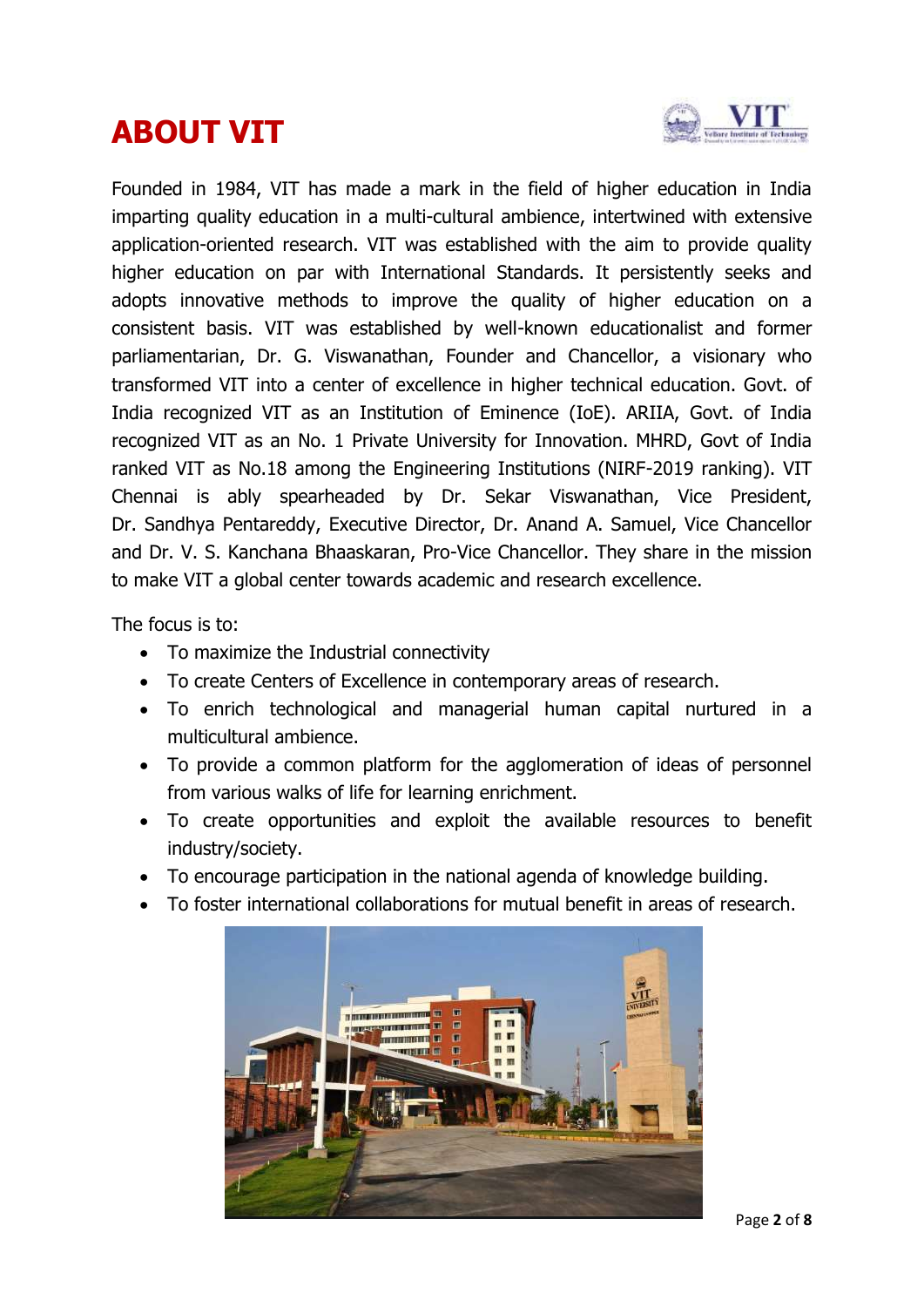### **ABOUT SCHOOL**



The School of Mechanical Engineering (SMEC) at VIT Chennai was established to impart state-of-the art education, training and research in the field of Mechanical Engineering. SMEC provides undergraduate program (B.Tech) in Mechanical Engineering and postgraduate program (M.Tech) in CAD/CAM and Mechatronics Engineering and Ph.D. / M.S. (Research). The School has highly qualified faculty members with good theoretical background and valuable industrial experience in diverse fields like Thermal and Automotive Engineering, Design and Manufacturing, Mechatronics and Material sciences. The school is headed by Dr. Sivakumar R, Professor and Dean. The school has over 90% of teaching faculty with doctorates giving high emphasis for research along with innovative teaching methods which helps to involve students in research and project based learning in the school. The research outcomes in the form of publications and patents are the testament to the world class, global standard infrastructure and research laboratory facilities available in the school. The outreach programs of the school include organizing Value Added Programs and workshops for teachers, industry personnel and students for various organizations in relevant areas periodically.

#### **ABOUT CONFERENCE**

The main objective of this International Conference on Sustainable Energy Solutions for a Better Tomorrow (**SESBT 2020**) is to provide a virtual platform to researchers and practitioners from both academic institutions and industries to meet and share cutting-edge developments in the areas of sustainable energy and associated disciplines. This virtual conference also provides an opportunity to exchange research evidence and innovative ideas and also the issues related to sustainable energy. SESBT 2020 will include presentations on the latest research on Carbon Neutrality, Energy Storage, Green Buildings and Renewable Energy. This conference will gather an excellent group of plenary speakers from around the globe on different topics such as Biofuels and Bio-energy, Solar and Wind Energy, Hydro Power Generation, Marine Energy, Smart Grid Systems, Geothermal Energy and many more. We invite you to join SESBT 2020, where you are sure to have a meaningful participation with scholars and academicians from around the world.

Sustainable energy has become a buzz word in recent years. India being third among the world's largest emitter of Greenhouse Gases (GHG's), after China and US is striving very hard in achieving net zero carbon by 2050. Global warming and the resulting climate conditions have emerged as a serious threat to human life, well-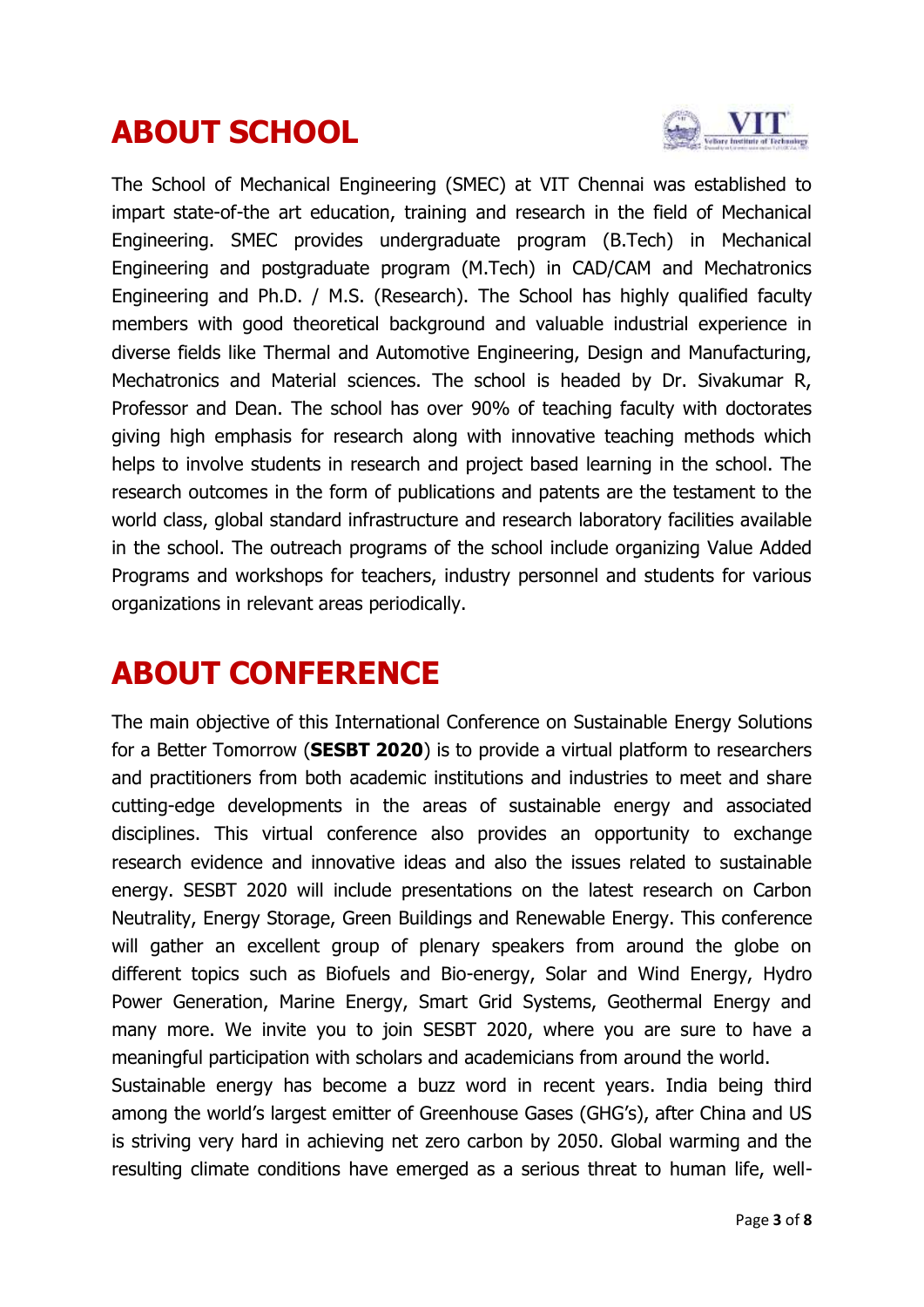

being and progress. This is mainly due to the increased extraction and burning of fossil fuels along with deforestation. The pledge made by over 190 countries including India in the Paris Agreement, 2015 with regard to reducing the emission due to GHG's, is still not a reality. This is evident from the fact that the carbon dioxide emissions are constantly increasing at a rate of 2 ppm every year and have presently reached a level of 416 PPM. In order to achieve the targeted carbon sink (33-35% reduction in emission intensity compared to 2005), 40% of the installed electrical capacity from renewable / nuclear by 2030, India will have to expand its forest cover to a larger extent and intensify the research towards green energy.

With electricity generation and transportation sectors being the largest contributors to carbon emission in India, there exists larger scope of research in the areas of renewable energy like hydro, solar, wind, biomass, energy storage and electric vehicles. With major industrial sectors like steel, cement and petro-chemical industries posing technological challenges along with cost and competitiveness in moving toward zero carbon emission, Indian industries are becoming more energy efficient nowadays. Our VIT Chennai Campus had been bestowed with Indian Green Building Council (IGBC) Gold Rated Green Campus Award in 2016 and our Vellore Campus had received Green Award for the year 2017 from Tamil Nadu Government in recognition of its immense contribution towards increasing green cover and conserving natural resources. Our  $CO<sub>2</sub>$  RGTC and TIFAC centers at Vellore campus focus its cutting-edge research on development of various sustainable technologies.

#### **ONLINE PLATFORM FOR SESBT 2020**

MICROSOFT TEAMS / ZOOM

#### **THEMES OF SESBT 2020**

- > CARBON NEUTRALITY
- **ENERGY STORAGE**
- $\triangleright$  GREEN BUILDINGS
- $\triangleright$  RENEWABLE ENERGY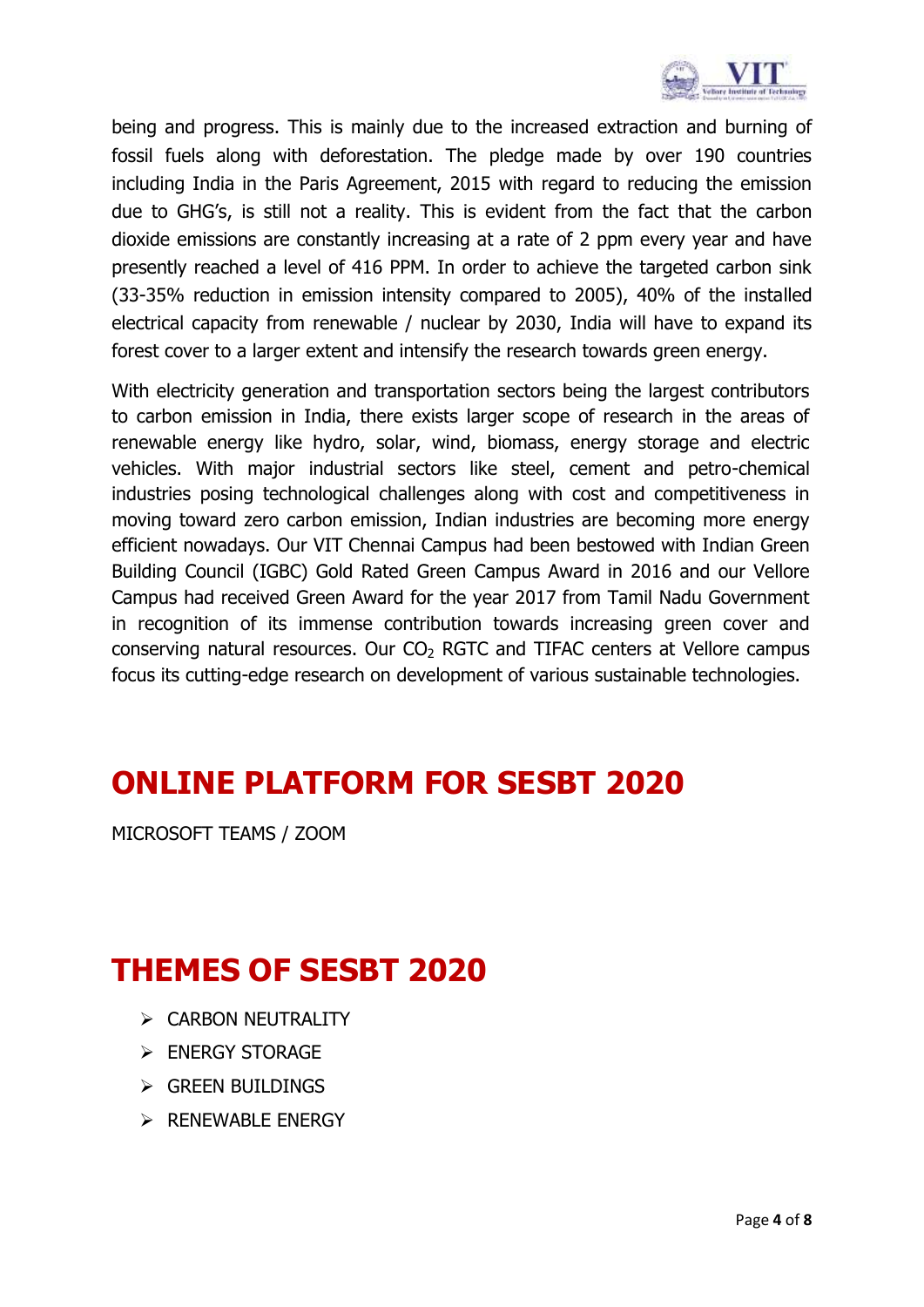

## **CALL FOR ORIGINAL RESEARCH WORK IN KEY TOPICS (BUT ARE NOT LIMITED TO) RELATED TO SESBT 2020**

| <b>Alternate Fuels</b>                                          |                                                | • Energy Storage Technologies                                      | • New innovations in Green<br><b>Building Technology</b>                        |
|-----------------------------------------------------------------|------------------------------------------------|--------------------------------------------------------------------|---------------------------------------------------------------------------------|
| <b>Battery Thermal</b><br>$\bullet$<br><b>Management System</b> |                                                | • Energy Transformation                                            | <b>Onshore/Offshore Wind</b><br>$\bullet$<br><b>Energy</b>                      |
| Bioenergy - Biomass,<br><b>Biofuels</b>                         |                                                | <b>Energy Storage Trends and</b><br><b>Opportunities</b>           | • Optimization of Energy<br><b>Components and Systems</b>                       |
| Biohydrogen                                                     |                                                | <b>Environmental Impacts on</b><br><b>Sustainable Energy</b>       | <b>Phase Change Materials</b>                                                   |
| <b>Carbon Neutrality</b>                                        |                                                | <b>Environmental Sustainability</b>                                | • Photovoltaics                                                                 |
| <b>Carbon Regulations</b>                                       | $\bullet$                                      | Geothermal                                                         | • Solar Thermal                                                                 |
| $CO2$ Capture and<br>Sequestration                              | $\bullet$                                      | <b>Green Building Energy</b><br><b>Technologies and Simulation</b> | • Solid Waste                                                                   |
| $\bullet$<br><b>Storage Installations</b>                       | <b>Case Studies for Solar and</b><br>$\bullet$ | <b>Green Energy and Green Power</b>                                | <b>Strategic Analysis of Energy</b><br>$\bullet$<br><b>Storage in Countries</b> |
| <b>Applications for Energy</b><br><b>Storage</b>                | <b>Commercial and Industrial</b>               | Hydroelectricity                                                   | • Sustainable Energy                                                            |
| <b>Electric Vehicles</b>                                        |                                                | • Heat Pipes                                                       | • Technologies for Grid<br><b>Interfacing</b>                                   |
| <b>Electrical Energy Storage</b>                                |                                                | <b>Latent Heat Energy Storage</b>                                  | • Thermoelectric cooling                                                        |
| <b>Electrostatic Storage</b>                                    | $\bullet$                                      | <b>Microgrids and Smart Grids</b>                                  | • Thermal and Tidal Energy                                                      |
| <b>Energy Saving and Eco-</b><br>friendly Buildings             | $\bullet$                                      | <b>Mining and Remote Area</b><br><b>Power Solutions</b>            | <b>Wastewater management</b><br>for enhanced sustainability                     |

#### **DATES TO REMEMBER**

| <b>SESBT 2020 CONFERENCE DATE</b>                |                  | <b>JULY 23, 2020</b> |
|--------------------------------------------------|------------------|----------------------|
| <b>ABSTRACT SUBMISSION DEADLINE</b>              |                  | <b>JULY 3, 2020</b>  |
| <b>FULL LENGTH PAPER SUBMISSION DEADLINE</b>     | $\mathbf{L}$     | <b>JULY 10, 2020</b> |
| <b>NOTIFICATION OF ACCEPTANCE</b>                |                  | <b>JULY 17, 2020</b> |
| <b>LAST DATE FOR PAYMENT OF REGISTRATION FEE</b> | $\sim$ 10 $\sim$ | <b>JULY 20, 2020</b> |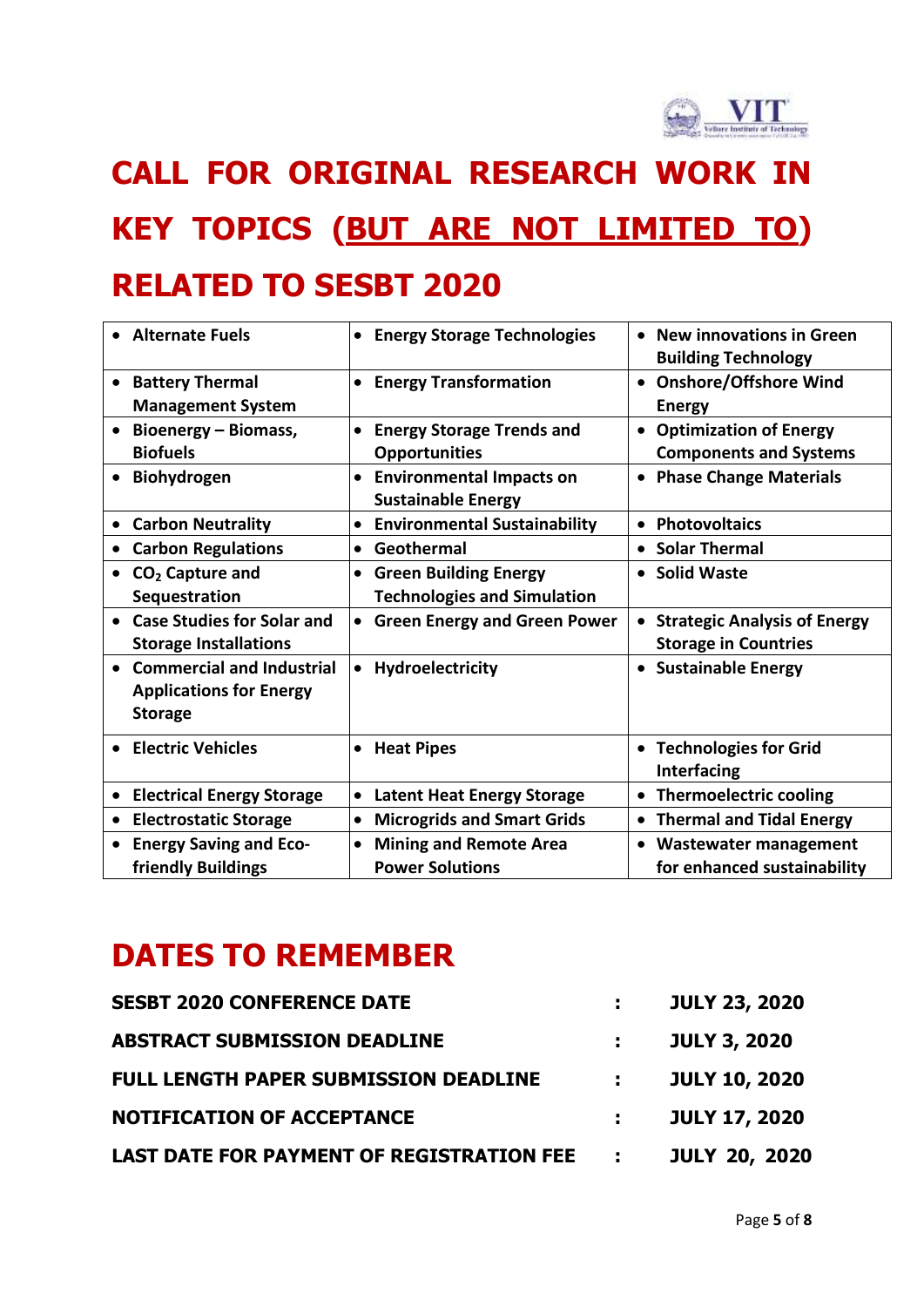

## **CLICK THE BELOW LINK TO REGISTER BEFORE SUBMISSION OF ABSTRACT**

**<https://forms.gle/LhPb6FGepvjPjNFYA>**

## **SUBMISSION OF YOUR ABSTRACT AND FULL LENGTH PAPER**

**vitsesbt2020@gmail.com**

#### **REGISTRATION FEE (AFTER ACCEPTANCE)**

**PAPER PRESENTATION FOR A SINGLE PAPER**

- **Rs.1000/- FOR INDIAN NATIONALS (INCLUSIVE OF GST)**
- **USD 100 FOR FOREIGN NATIONALS**
- **PAPER PRESENTATION FOR EVERY EXTRA PAPER**
	- **Rs.800/- FOR INDIAN NATIONALS (INCLUSIVE OF GST)**
	- **USD 75 FOR FOREIGN NATIONALS**
- **ONLY PARTICIPATION**
	- **Rs.500/- FOR INDIAN NATIONALS (INCLUSIVE OF GST)**
	- **USD 50 FOR FOREIGN NATIONALS**

**AFTER CONFERENCE PROCEEDINGS CHARGES (SPRINGER) FREE JOURNAL PUBLICATION CHARGES (SPRINGER) FREE IOP CONFERENCE SERIES: EES** Rs.4300/- (Approximately)

#### **AFTER CONFERENCE PROCEEDINGS**

Depending on the authors wish the **presented papers of maximum 5 pages** will be published after peer review in **Springer Advances in Science, Technology and Innovation** (ASTI Series under evaluation for indexation by SCOPUS) in collaboration with IEREK Interdisciplinary Series for Sustainable Development. However, the Evaluation and Peer Review will be managed by the series editors. Proceedings publication is absolutely **FREE OF COST**.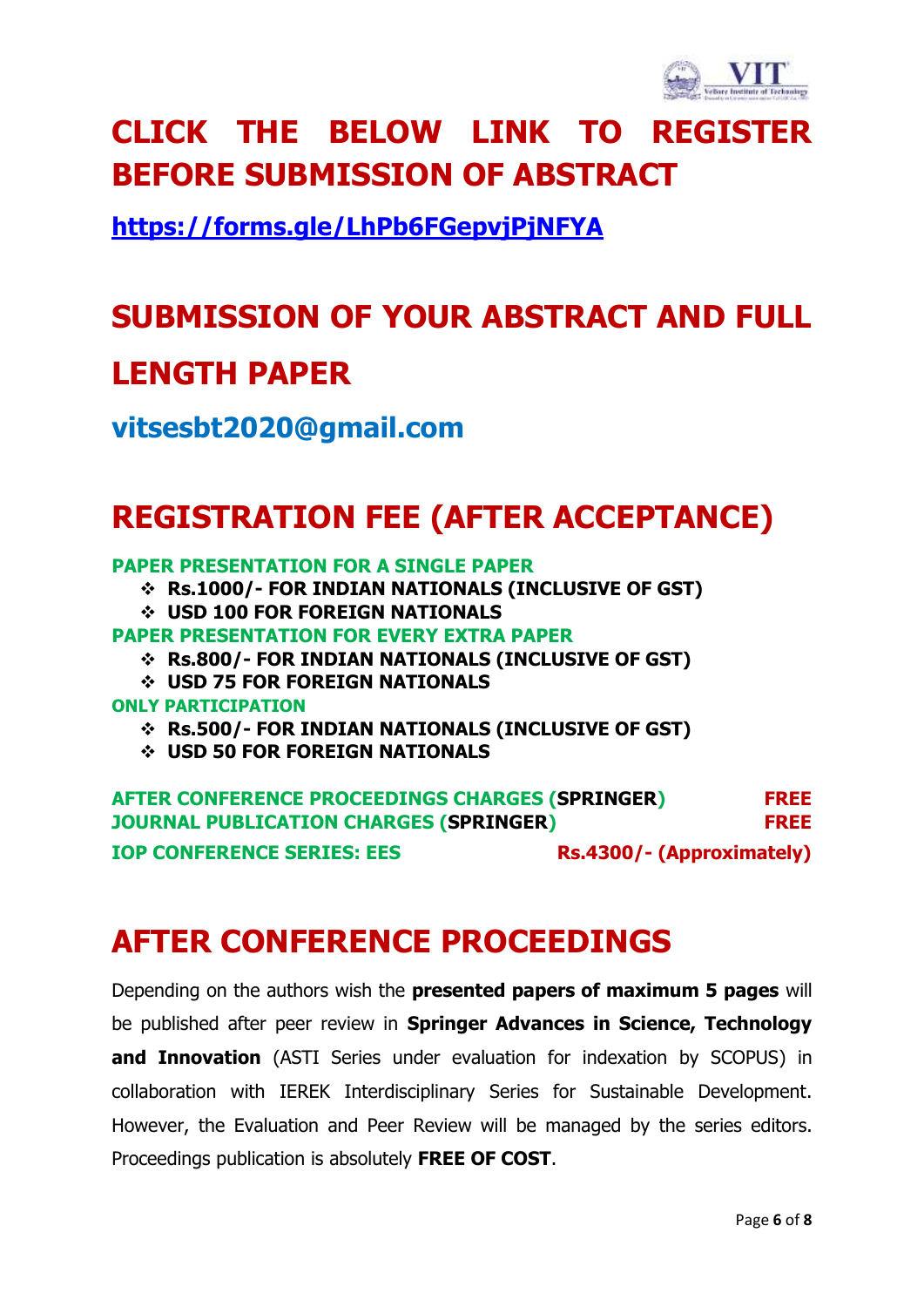

#### **JOURNAL PUBLICATIONS**

Among the presented papers the best papers will be selected and authors are invited to submit to **Springer Materials for Renewable and Sustainable Energy** which is an **Open Access SCOPUS Indexed** journal. However, the Evaluation and Peer Review will be managed by the journal's editors. Journal publication is absolutely **FREE OF COST**.

#### **PAID CONFERENCE PROCEEDINGS**

Depending on the authors wish the **presented papers** will be published after peer review in **IOP CONFERENCE SERIES: EARTH AND ENVIRONMENTAL SCIENCE** which is **SCOPUS INDEXED**.

#### **E-Certificate**

Will be provided **only to all the paid registered participants within 2 weeks** from the date of conference.

### **ABSTRACT AND FULL LENGTH PAPER SUBMISSION**

- After submission of the **Online Registration Form**, the **templates** for your Abstract and Full length paper **will be emailed to you**.
- **Strictly adhere to the provided template** for your Abstract and Full length paper preparations.
- Strictly restrict the **Abstract to 1 page** and **Full length paper to 5 pages**.
- Only **Original Research Work** will be considered for review.
- All submitted papers will be first **checked for Plagiarism** and then only **sent for review.**
- Papers with **more than 15% plagiarism** will be **REJECTED**.